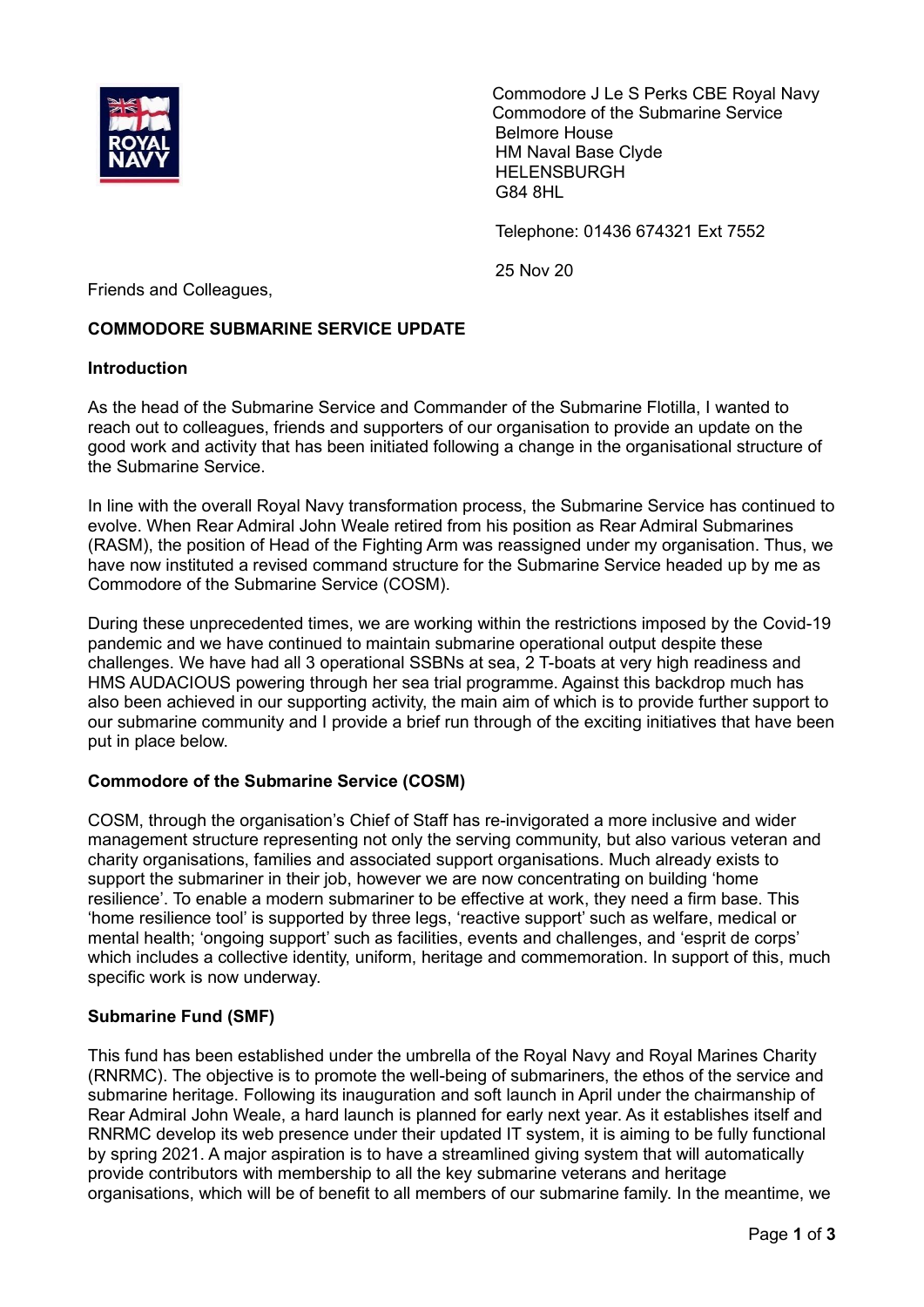are encouraging our people to support the charity through initiatives such as setting RNRMC as the selected charity on Amazon prime.

The launch of the SMF and our organisation's revised management process has brought with it the opportunity to bring together the organisations that currently exist to support submariners. COSM and executive boards have been created to coordinate the exchanging of ideas and information, aiming to improve our digital footprint and communications.

## **The Submarine Flotilla Secretary**

With this restructure, the role of Regimental Secretary was formalised and rebadged as Submarine Flotilla Secretary (SUBSEC). This role will act as a focal point for the submarine community, supporting serving and retired submariners in coordination with submarine charities and organisations in order to foster the submarine spirit and ethos. SUBSEC currently runs the submarine community mailing list, is the Project Officer for the Submariner Memorial Appeal and is assisting COSM in the development of the SMF.

## **Submarine Family Resilience Initiative (SFRI) and Mental Health Champions**

This is the most recent initiative launched by COSM. It aims to build on the work of the 'HMS OARDACIOUS' team, four Royal Navy submariners who became the fastest serving military team to row unsupported across the Atlantic Ocean, from the Canary Islands to Nelson's Dockyard in Antigua. This momentous effort, which took 37 days, 6 hours and 40 minutes, raised over £100k to provide mental health and wellbeing support to the submarine community. The SFRI aims to continue to raise the profile of mental health in addition to raising the profile of the Submarine Service and develop partnerships that add value to our community.

Further to this, the COSM organisation and SFRI has established a mental health champions team, looking to harness and coherently work with a range of organisations to promote positive mental health to the submarine community. The team has been working hard on pushing the Headfit initiative [\(www.headfit.org\)](http://www.headfit.org/) and is pioneering an offline platform of the tool that can be readily available for deployed personnel.

Using the SFRI and 'Oardacious' experience we have conducted many webinar engagements over the last few months, pushing out a very positive image of the Submarine Service to important industrial partners. Similarly, through our engagement activity at COSM executive board level, we have shared military associated activity that previously didn't involve the submarine world with our families. One of these organisations is the Never Such Innocence Project [\(www.neversuchinnocence.com\)](http://www.neversuchinnocence.com/) which runs an international poetry, art, speech and song competition for young people aged 9-19, focusing on conflict and its impact.

## **The Submariner Memorial Appeal**

Although launched at a difficult time for charities, this appeal aims to establish a fitting memorial at the National Arboretum. Following a highly successful design competition, the winning designs have now been selected and will inspire three professional designers competing for the final commission. We are now putting a major effort into supporting the appeal's main fundraising effort which will require over £300,000 to be raised to build and endow the memorial.

## **Proposed Cold War and Maritime Heritage Museum Plymouth**

The National Museum of the Royal Navy (NMRN) are currently further developing the Devonport Heritage Centre with the aim of raising the profile of the Royal Navy in Devonport. They are currently putting together a proposal for a museum that tells the Cold War story of Submarines and Plymouth based ships, based around HMS Courageous. We are watching with interest and standing by to provide support.